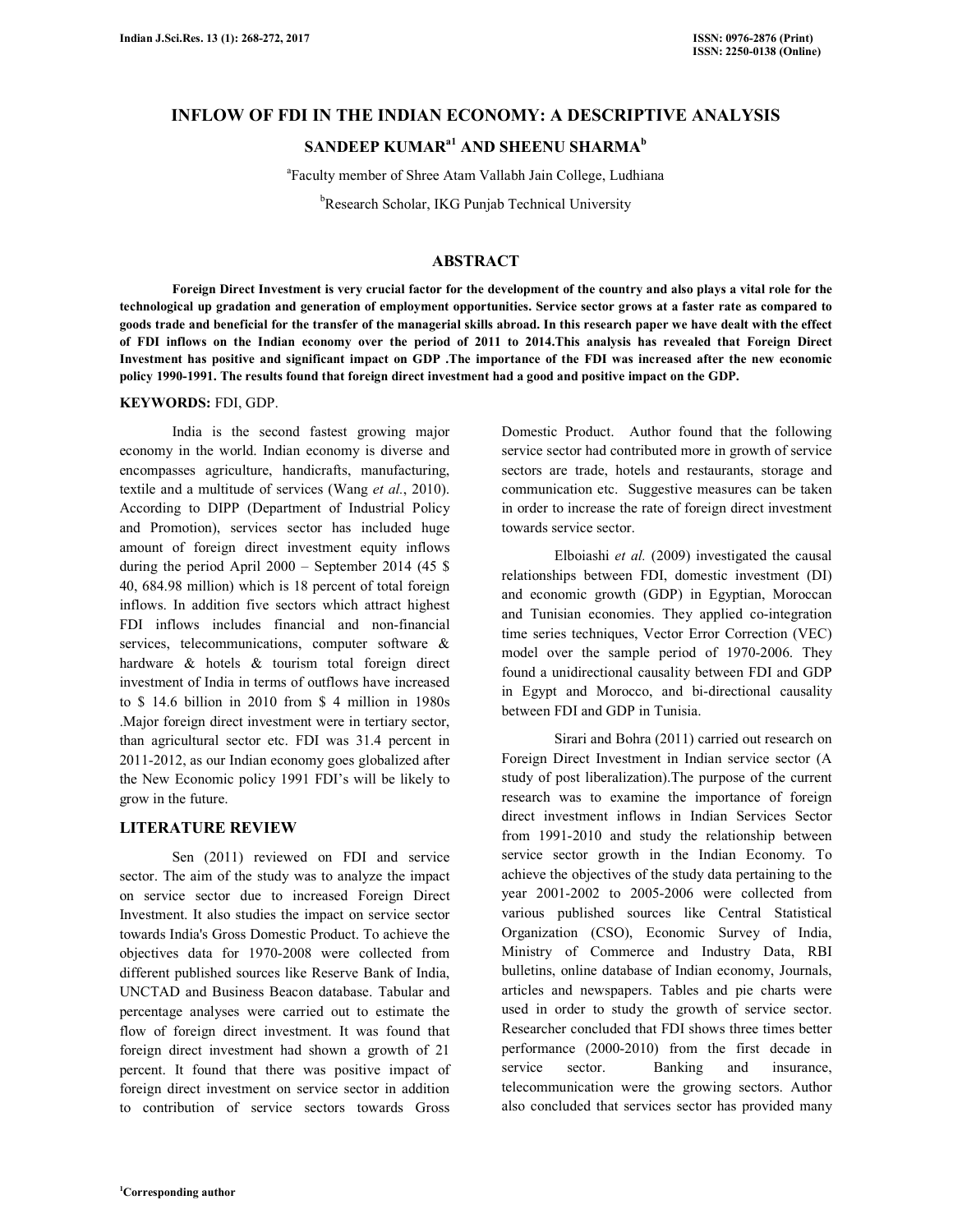employment opportunities for skilled workers along with high salaries.

 Bose (2012) studied directed towards detecting the positive and negative sides for the foreign investors while they go for direct investment in India and China. A descriptive and explorative research study had been carried out for investigating the current proposition of the concerned case of FDI in those two countries.

 Jiang *et al* (2010) conducted a study to know the impact of FDI on Chinese culture. To give the results, data has been collected from the major Chinese cities and found that FDI has significant effects on the degree of future orientation, performance orientation and group collectivism. It was found that FDI from Japan, Singapore, USA and UK has significantly negative effects on the degree of performance orientation. The study has concluded that FDI from Japan and Singapore has a significantly positive effect on the degree of in-group collectivism.

## **RESEARCH METHODOLOGY**

 For achieving the purpose of the study, data has been collected from the secondary sources over a period of 2000-2014. The data is collected mainly from several websites, annual reports, World Bank reports, research reports, fact sheet on foreign direct investment, press notes of government of India, FDI database etc.

### **OBJECTIVE**

 We are presenting the objectives of this study which are here-in-under:

1. To know the trend of FDI inflows in India.

2. To study the, monthly wise FDI Equity Inflows of India.

3. To study the share of service sectors that attracted maximum FDI Equity Inflows in India.

#### **ANALYSIS AND INTERPRETATION**

 To achieve the objectives of this study we make an analysis on the basis of collected data. The results on the basis of secondary data are following as under:

| Sr.<br>No.                                               | Year (April – March | <b>FDI</b> Inflows         |                                              |  |  |  |  |  |
|----------------------------------------------------------|---------------------|----------------------------|----------------------------------------------|--|--|--|--|--|
|                                                          |                     | Total FDI flows (in US \$) | % Growth over previous<br>year (in US terms) |  |  |  |  |  |
| $\mathbf{1}$                                             | 2000-2001           | 4,029                      |                                              |  |  |  |  |  |
| $\overline{2}$                                           | 2001-2002           | 6,130                      | $(+)52$                                      |  |  |  |  |  |
| 3                                                        | 2002-2003           | 5,035                      | $(-)18$                                      |  |  |  |  |  |
| $\overline{4}$                                           | 2003-2004           | 4,322                      | $\sqrt{(-)14}$                               |  |  |  |  |  |
| 5                                                        | 2004-2005           | 6,051                      | $(+)40$                                      |  |  |  |  |  |
| 6                                                        | 2005-2006           | 8,961                      | $(+)48$                                      |  |  |  |  |  |
| $\tau$                                                   | 2006-2007           | 22,826                     | $(+)155$                                     |  |  |  |  |  |
| 8                                                        | 2007-2008           | 34,843                     | $(+)53$                                      |  |  |  |  |  |
| 9                                                        | 2008-2009           | 41,873                     | $(+)20$                                      |  |  |  |  |  |
| 10                                                       | 2009-2010           | 37,745                     | $(-)10$                                      |  |  |  |  |  |
| 11                                                       | 2010-2011           | 34,847                     | $(-)8$                                       |  |  |  |  |  |
| 12                                                       | 2011-2012           | 46,556                     | $(+)34$                                      |  |  |  |  |  |
| 13                                                       | 2012-2013           | 34,298                     | $\overline{(-)26}$                           |  |  |  |  |  |
| 14                                                       | $2013 - 2014(P)$    | 36,046                     | $(+)5$                                       |  |  |  |  |  |
| Source: P- Provisional, "+"-Reinvested and other capital |                     |                            |                                              |  |  |  |  |  |

#### **Table 1: Foreign Direct Investment Equity Inflows (FDI)**

 Table No. 1 shows the cumulative foreign direct investment from the year 2000-2014. It was revealed that the foreign direct investment into India

grew at the rate of 52 percent from the year 2000-2002 but showed a negative trend in next two years that was from 2002-2004. There has been a great overflow of the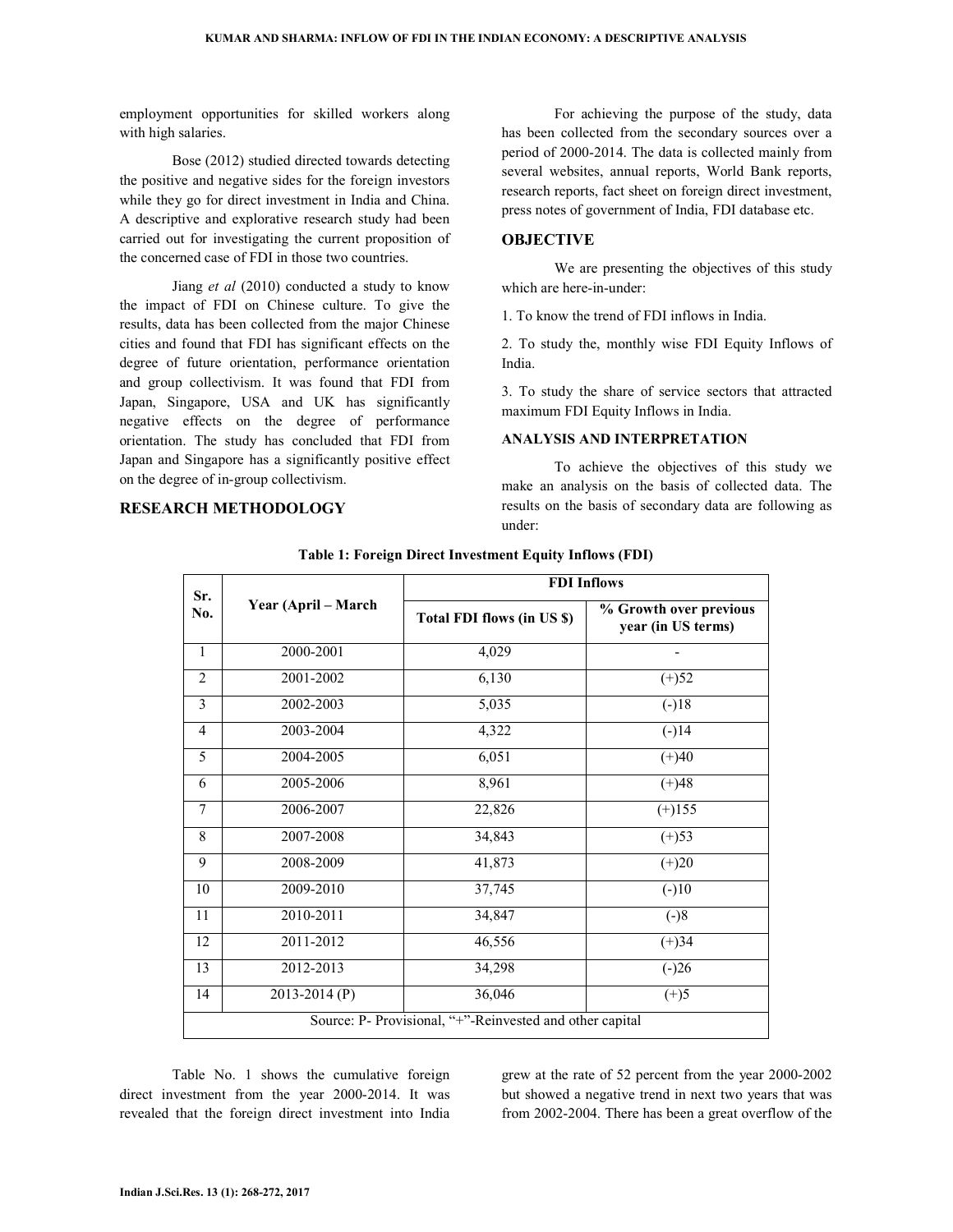FDI in the year 2004-2005 with 40 percent and 48 percent in the next year that was in 2005-2006. There was a sharp growth of foreign direct investment in the year 2006-2007 with 155 percent and this year was a rare case from 2000-2014 where the growth rate was higher during the study period. Negative trend had been followed by the foreign direct investment in the year

2009-2010 with the rate of 10 percent and after that 8 percent contraction in the growth rate in the year 2010- 2011.The year of 2011-2012, 2013-2014 showed a positive rise in the growth rate of FDI at the rate of 34 percent and 5 percent respectively. There has been a decline in the growth of FDI at the rate of 26 percent during the period of 2012-201

| Rank                                                                                                                                              | <b>Sector</b>                      | FDI Inflows in (US \$ Million) |         |         |         |                              |                              |  |  |
|---------------------------------------------------------------------------------------------------------------------------------------------------|------------------------------------|--------------------------------|---------|---------|---------|------------------------------|------------------------------|--|--|
|                                                                                                                                                   |                                    | 2010-11                        | 2011-12 | 2012-13 | 2013-14 | <b>Cumulative</b><br>inflows | % of total<br>inflow (US \$) |  |  |
|                                                                                                                                                   | Service Sector**                   | 3296                           | 5216    | 4833    | 2225    | 38,824                       | 19%                          |  |  |
| $\mathfrak{D}$                                                                                                                                    | Telecommunication                  | 1665                           | 1997    | 304     | 1307    | 12.938                       | 6%                           |  |  |
| 3                                                                                                                                                 | Computers Software<br>and Hardware | 780                            | 796     | 486     | 1126    | 12,231                       | 6%                           |  |  |
| 4                                                                                                                                                 | Construction                       | 1103                           | 3141    | 1332    | 1226    | 22,994                       | 11%                          |  |  |
| 5                                                                                                                                                 | Hotel and Tourism                  | 308                            | 993     | 3259    | 486     | 6910                         | $3\%$                        |  |  |
| Source: **Service sector includes Financial, Banking, Insurance, Non-Financial/Business, Outsourcing, R&D,<br>Courier, Tech. Testing and Analysis |                                    |                                |         |         |         |                              |                              |  |  |

#### **Table 2: Sectors attracting highest FDI Equity Inflows**





Table 2 shows the sectors which attract the highest amount of FDI Inflows from the year 2011 to 2014 and it was analysed that the first the service sector, telecommunication sector and the construction sector receives a large amount of FDI inflows. The below mentioned graph is the graph of the table 2.1 which is

divided into three colours and shows that the service sector consists of 19 percent of the total FDI followed by the construction sector with 11 percent of the total FDI inflows and then the telecommunication and the computer hardware and the software were on the same track with 6 percent FDI in flows and lastly the hotels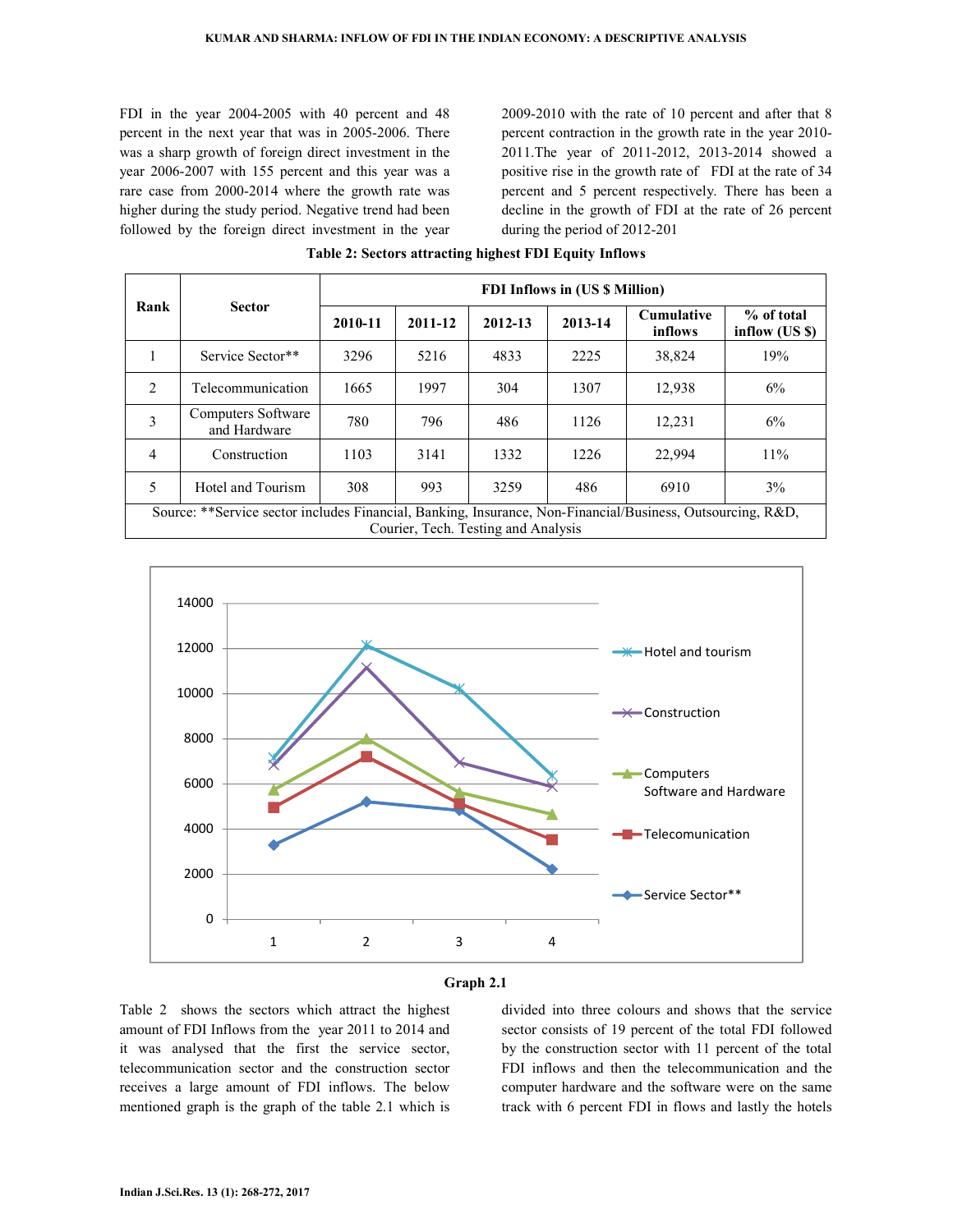and the tourism sector with 3 percent FDI inflows in the Indian economy.

**Month 2011 2012 2013 2014**  April 2179 3121 31857 2322 May 2213 4664 1327 1631 June | 1380 | 5656 | 1244 | 1444 July | 1785 | 1099 | 1475 | 1657 August | 1330 | 2830 | 2264 | 1408 September 2118 1766 4679 4132 October | 1392 | 1166 | 1942 | 1226 November 1628 1638 1058 1638 December 2014 1353 110 1101 January 1042 2004 2157 2189 February 1274 2211 1795 2017 March | 1074 | 1628 | 1525 | 3532 Total 19,429 30,036 22,423 24,297







 Table no. 3 and the graph represent the inflow of the FDI in the Indian economy and this is clear from the year 2012 the FDI was maximum in India. In the graph the blue line shows the FDI in the year 201, red shows the FDI in the year 2012. Similarly green shows the FDI in the year 2013 and purple of the year 2014.FDI equity inflows from top ten countries like India received maximum FDI from Mauritius, followed by Singapore, U.K, Japan and U.S.A by securing rank first, second, third, fourth and fifth respectively. The main reason for higher levels of investment from Mauritius was that the fact India entered into a double taxations avoidance agreement (DDTA) with Mauritius were protected from taxations in India.

#### **CONCLUSION**

 The main objective of this study is to analyze the trend of FDI equity inflows in different sectors. It is to be seemed that there were high variations in the FDI equity inflows in the Indian economy and the service sector received the maximum amount of FDI equity inflows that is 19 percent. There was a sharp growth of